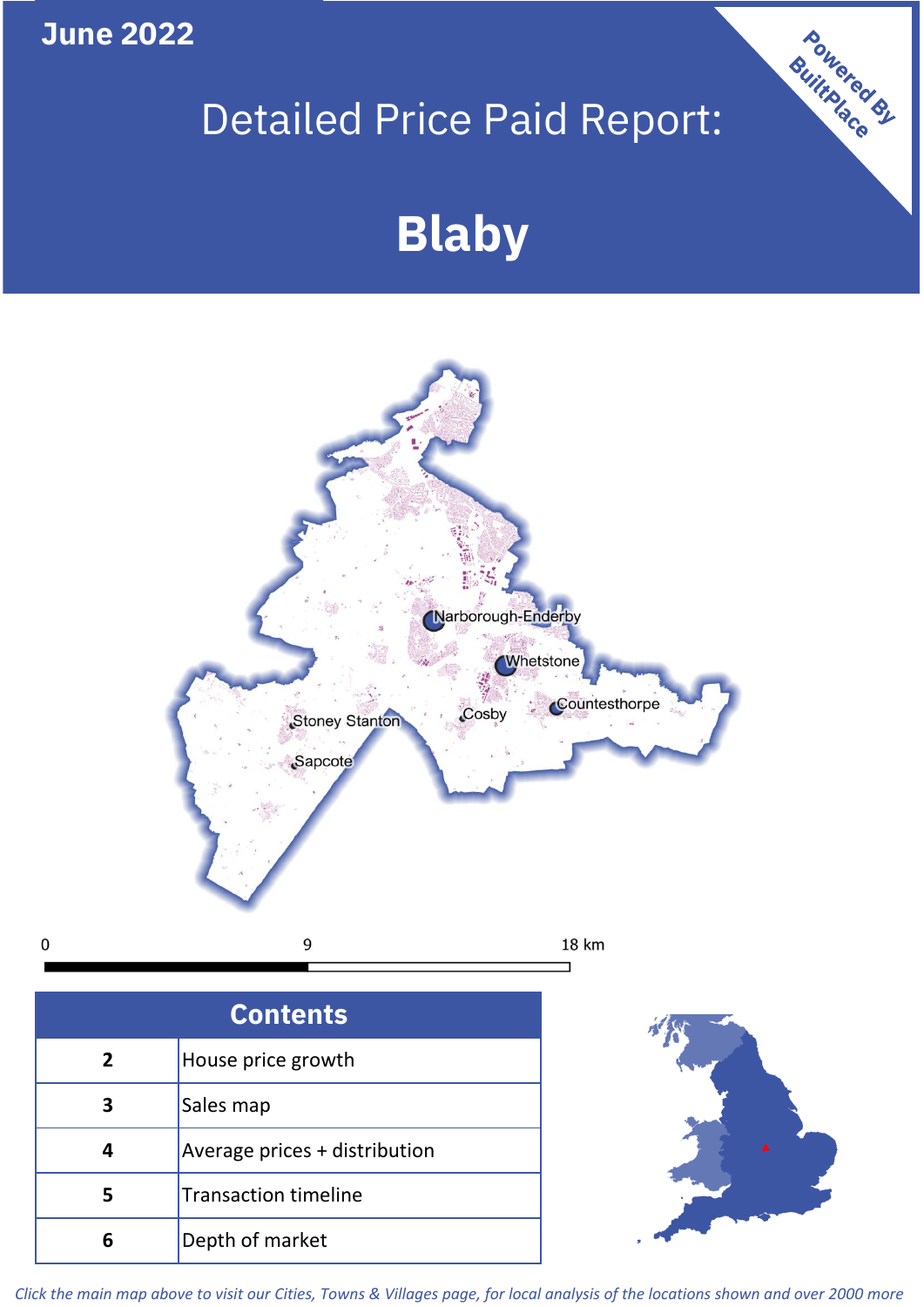## **Headline Data**

|                     | <b>Current level</b> | 3 month  | <b>Annual</b> | '5 vear. | 10 year |
|---------------------|----------------------|----------|---------------|----------|---------|
| <b>House prices</b> | £295,759             | 4.4%     | 16.5%         | 43.1%    | 80.1%   |
| <b>Transactions</b> | 1,585                | $-16.6%$ | 3.7%          | $-21.8%$ | 30.2%   |

# **House Price Growth (April 2022 data)**

#### *Annual Change in House Prices*



House prices in Blaby grew by 16.5% in the 12 months to April 2022 (based on 3-month smoothed data). By comparison national house prices grew by 10.7% and prices in the East Midlands grew by 11.6% over the same period.

Blaby house prices are now 61.4% above their previous peak in 2007, compared to +50.1% for the East Midlands and +52.9% across England.



#### *Year-To-Date Change in House Prices, December to April*

Local prices have grown by 4.5% in 2022 so far, compared to growth of 2.7% over the same period last year.

#### *Source: OS OpenData; UK House Price Index (Contains HM Land Registry data © Crown copyright)*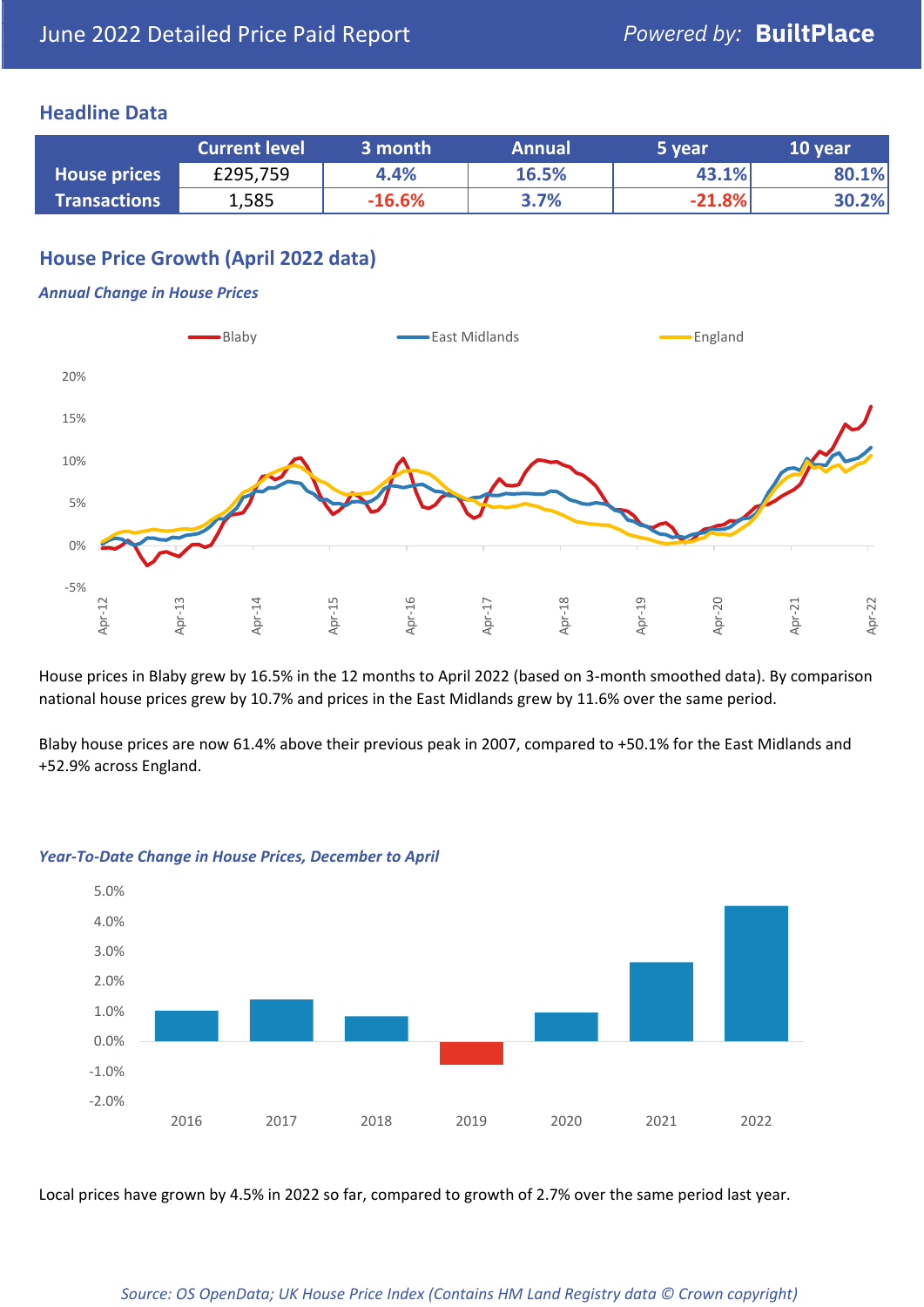# **House Price Map**

*12 months to April 2022*



*Each point is one postcode, coloured by the average value relative to all sales in this local authority (price bands are LA-specific quintiles).*

# **Map Key**

| Min      | <b>Max</b> |                            |
|----------|------------|----------------------------|
| Up to    | £196,000   | 1st quintile / lowest 20%  |
| £196,000 | £230,000   | 2nd quintile               |
| £230,000 | £267,000   | 3rd quintile               |
| £267,000 | £333,000   | 4th quintile               |
| £333,000 | and over   | 5th quintile / highest 20% |

*Source: OS OpenData; UK House Price Index (Contains HM Land Registry data © Crown copyright)*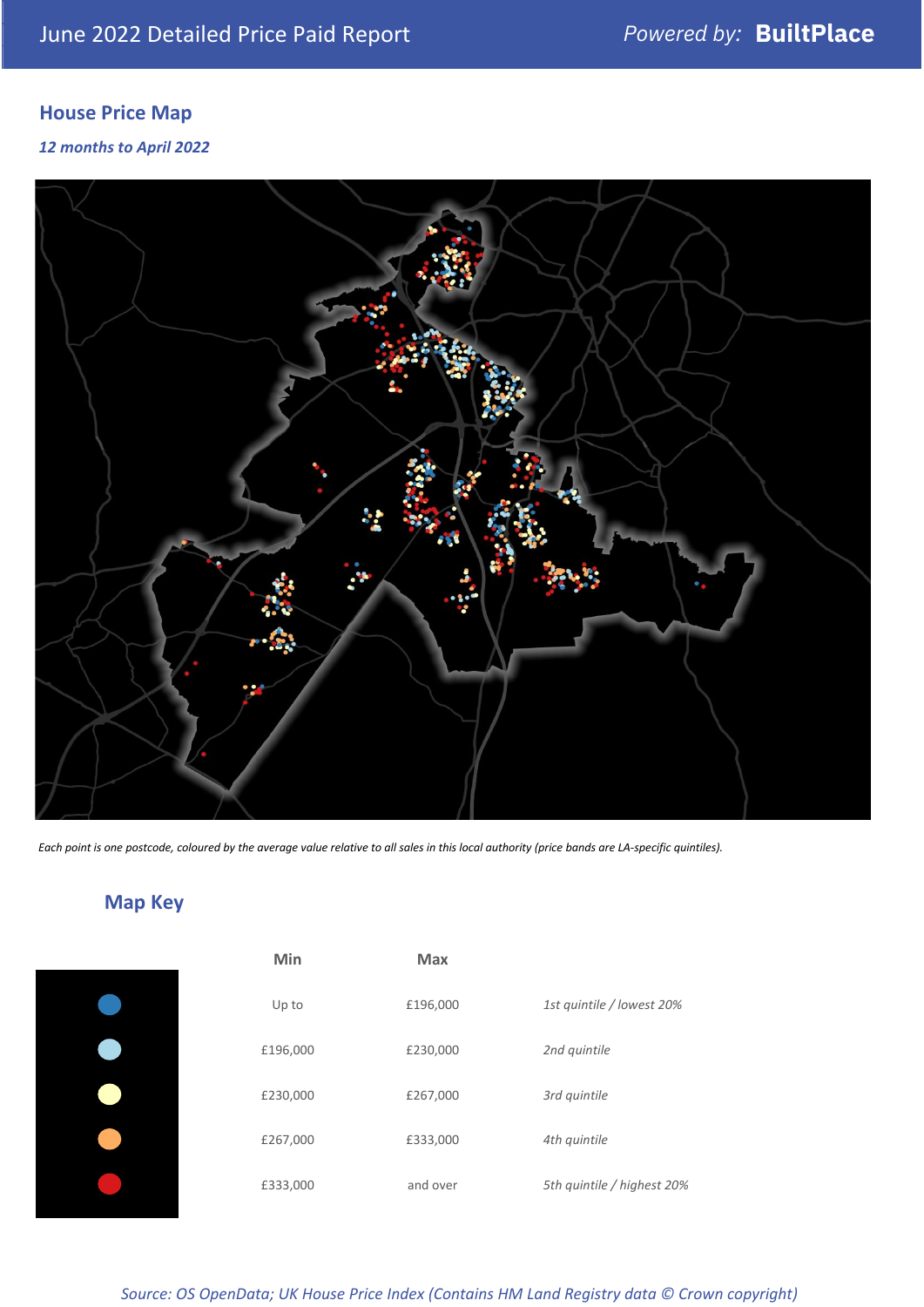# **Average House Price by Property Type**

# *12 months to April 2022*



|                 | <b>New</b>           | <b>Second hand</b> |  |
|-----------------|----------------------|--------------------|--|
| <b>Flat</b>     | No recorded<br>sales | £142,327           |  |
| <b>Terraced</b> | £244,995             | £202,203           |  |
| Semi-detached   | £295,948             | £242,319           |  |
| <b>Detached</b> | £379,025             | £365,029           |  |

# **House Price Distribution by Year**

*All properties, by price band and calendar year (2020 = year to date)*

|                    | 1997 | 2002 | 2007 | 2012 | 2017 | 2019 | 2020 |
|--------------------|------|------|------|------|------|------|------|
| <b>Under £100k</b> | 91%  | 56%  | 3%   | 4%   | 1%   | 1%   | 1%   |
| £100-200k          | 9%   | 39%  | 70%  | 73%  | 47%  | 24%  | 18%  |
| E200-300k          | 0%   | 4%   | 20%  | 17%  | 34%  | 48%  | 50%  |
| £300-400k          | 0%   | 1%   | 5%   | 3%   | 12%  | 17%  | 19%  |
| £400-500k          | 0%   | 0%   | 1%   | 1%   | 4%   | 7%   | 9%   |
| <b>£500k-1m</b>    | 0%   | 0%   | 1%   | 1%   | 1%   | 3%   | 3%   |
| $£1-2m$            | 0%   | 0%   | 0%   | 0%   | 0%   | 0%   | 0%   |
| <b>Over £2m</b>    | 0%   | 0%   | 0%   | 0%   | 0%   | 0%   | 0%   |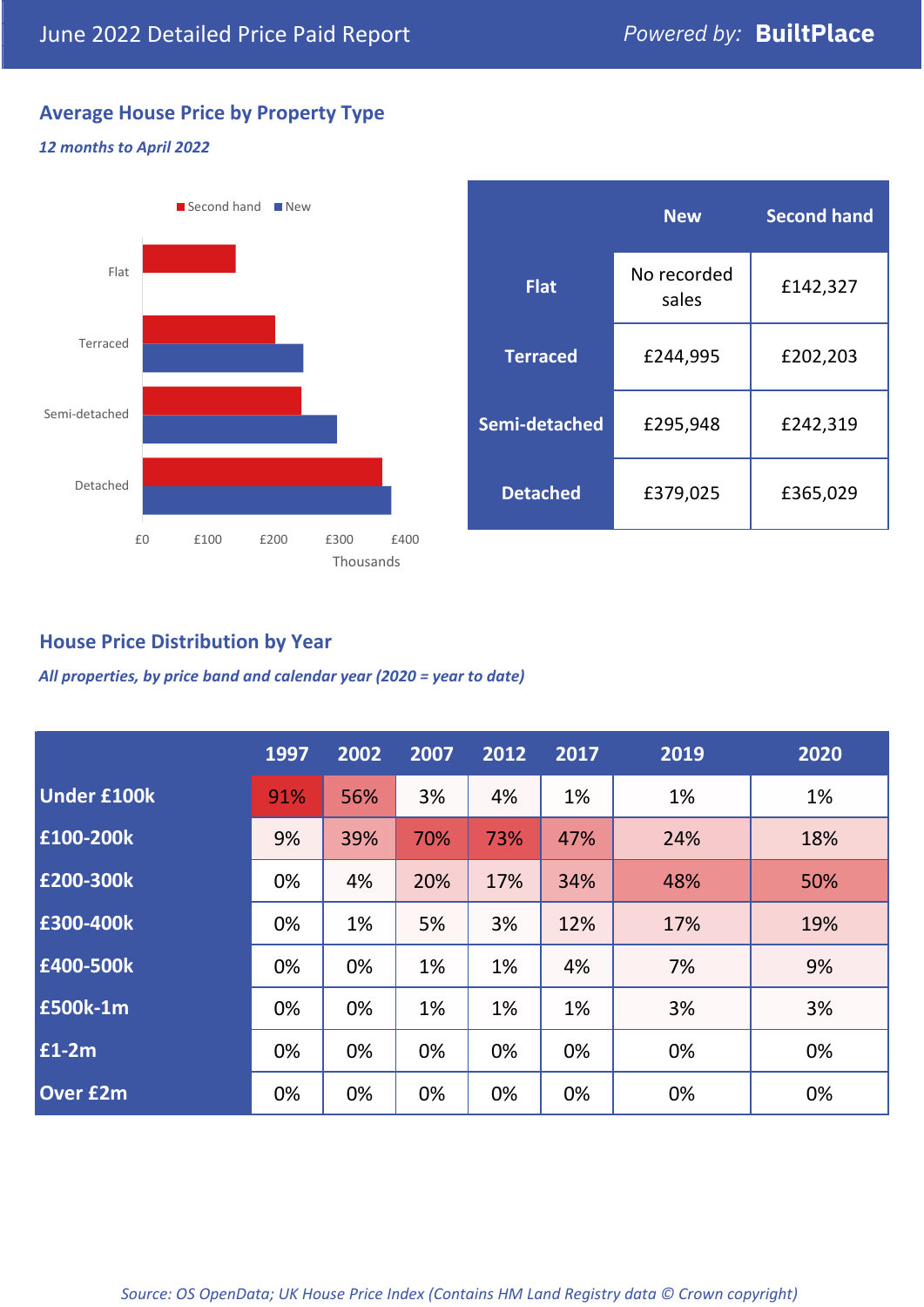# **Transactions (February 2022 data)**

*Annual Transactions, Indexed (2001-05 average = 100)*



There were 1,585 transactions in Blaby during the 12 months to February 2022. This is 78% of the average from 2001-05 and suggests activity is below pre-downturn levels.

Transactions in Blaby have fallen by 13.2% since 2014, compared to changes of -8.0% for East Midlands and -7.7% for England.



#### *Cash and New Build Sales as % of Total, by Year*

*Note: The data on this page EXCLUDES transactions identified as transfers under a power of sale/repossessions, buy-to-lets (where they can be identified by a mortgage), and transfers to non-private individuals - i.e. it comprises only Land Registry 'A' data.*